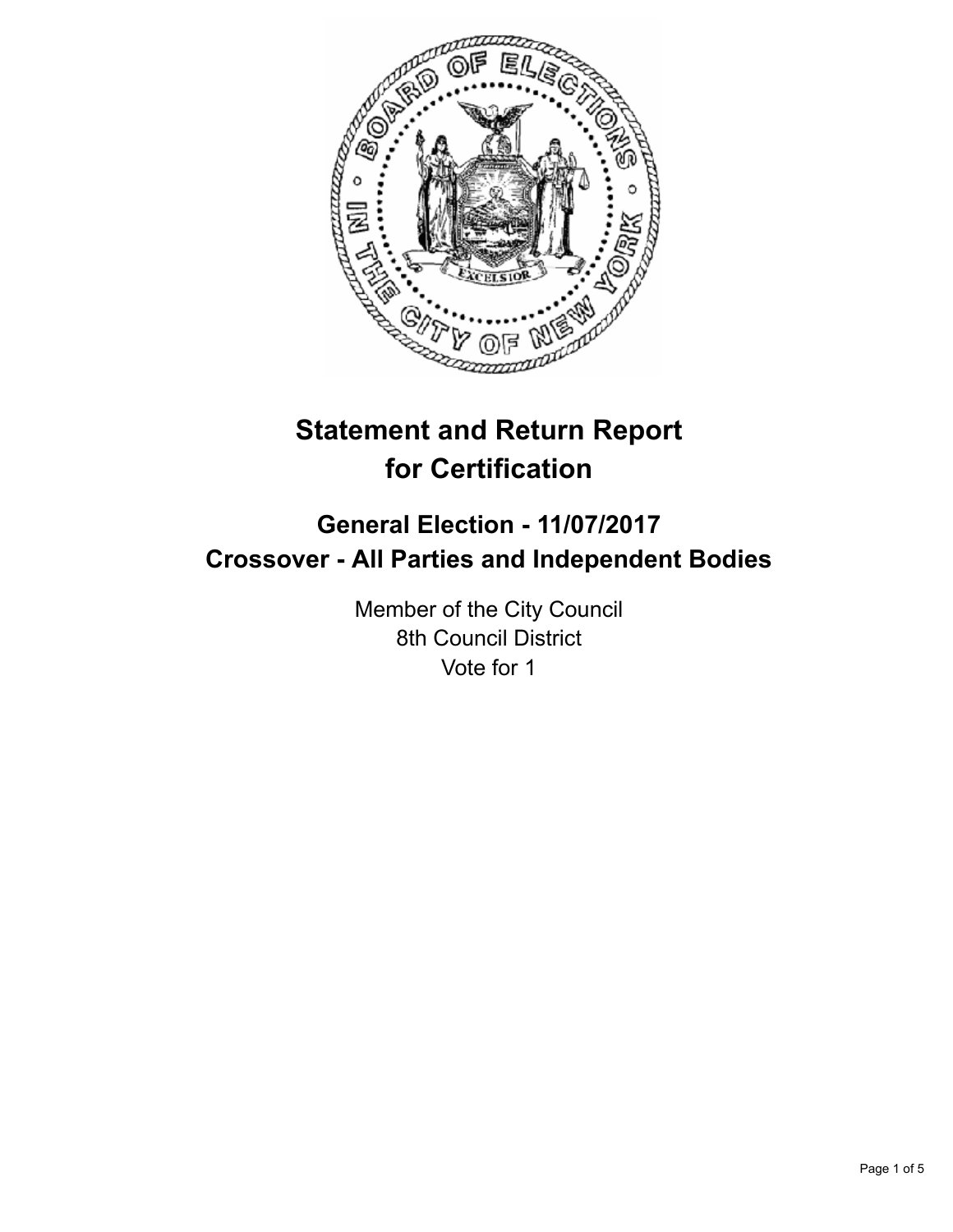

#### **New York County**

| PUBLIC COUNTER                                           | 9,720        |
|----------------------------------------------------------|--------------|
| <b>MANUALLY COUNTED EMERGENCY</b>                        | 0            |
| <b>ABSENTEE / MILITARY</b>                               | 283          |
| AFFIDAVIT                                                | 110          |
| <b>Total Ballots</b>                                     | 10,113       |
| Less - Inapplicable Federal/Special Presidential Ballots | 0            |
| <b>Total Applicable Ballots</b>                          | 10,113       |
| DIANA AYALA (DEMOCRATIC)                                 | 7,676        |
| DABY B. CARRERAS (REPUBLICAN)                            | 472          |
| LINDA ORTIZ (CONSERVATIVE)                               | 323          |
| DIANA AYALA (WORKING FAMILIES)                           | 509          |
| DABY B. CARRERAS (REFORM)                                | 39           |
| DABY B. CARRERAS (STOP DE BLASIO)                        | 15           |
| DABY B. CARRERAS (NO REZONING 4 EVER)                    | 14           |
| ADRIANA C. DELEON (WRITE-IN)                             | 1            |
| BRANDON CLARK SALERY (WRITE-IN)                          | 1            |
| CHRISTOPHER MARTE (WRITE-IN)                             | 1            |
| EMILY M. RAMOS (WRITE-IN)                                | 1            |
| FLORINDO J. TRONCELLITI (WRITE-IN)                       | 1            |
| HILLARY CLINTON (WRITE-IN)                               | 1            |
| IAN STRAUGHTER (WRITE-IN)                                | 1            |
| KELMY RODRIGUEZ (WRITE-IN)                               | $\mathbf{1}$ |
| MARK THOMPSON (WRITE-IN)                                 | 1            |
| ROBERT J. RODRIGUEZ (WRITE-IN)                           | 4            |
| ROBERT RODRIGUEZ (WRITE-IN)                              | 11           |
| ROBERT T. RODRIGUEZ (WRITE-IN)                           | 1            |
| ROBET J. RODRIGUEZ (WRITE-IN)                            | 2            |
| RYAN DE LAUREAL (WRITE-IN)                               | 1            |
| SEAN ROLLE (WRITE-IN)                                    | 1            |
| TAMIKA MAPP (WRITE-IN)                                   | 4            |
| TANISHA P. DEJESUS (WRITE-IN)                            | 1            |
| UNATTRIBUTABLE WRITE-IN (WRITE-IN)                       | 4            |
| WILLIAM PEARLMAN (WRITE-IN)                              | 1            |
| <b>Total Votes</b>                                       | 9,087        |
| Unrecorded                                               | 1,026        |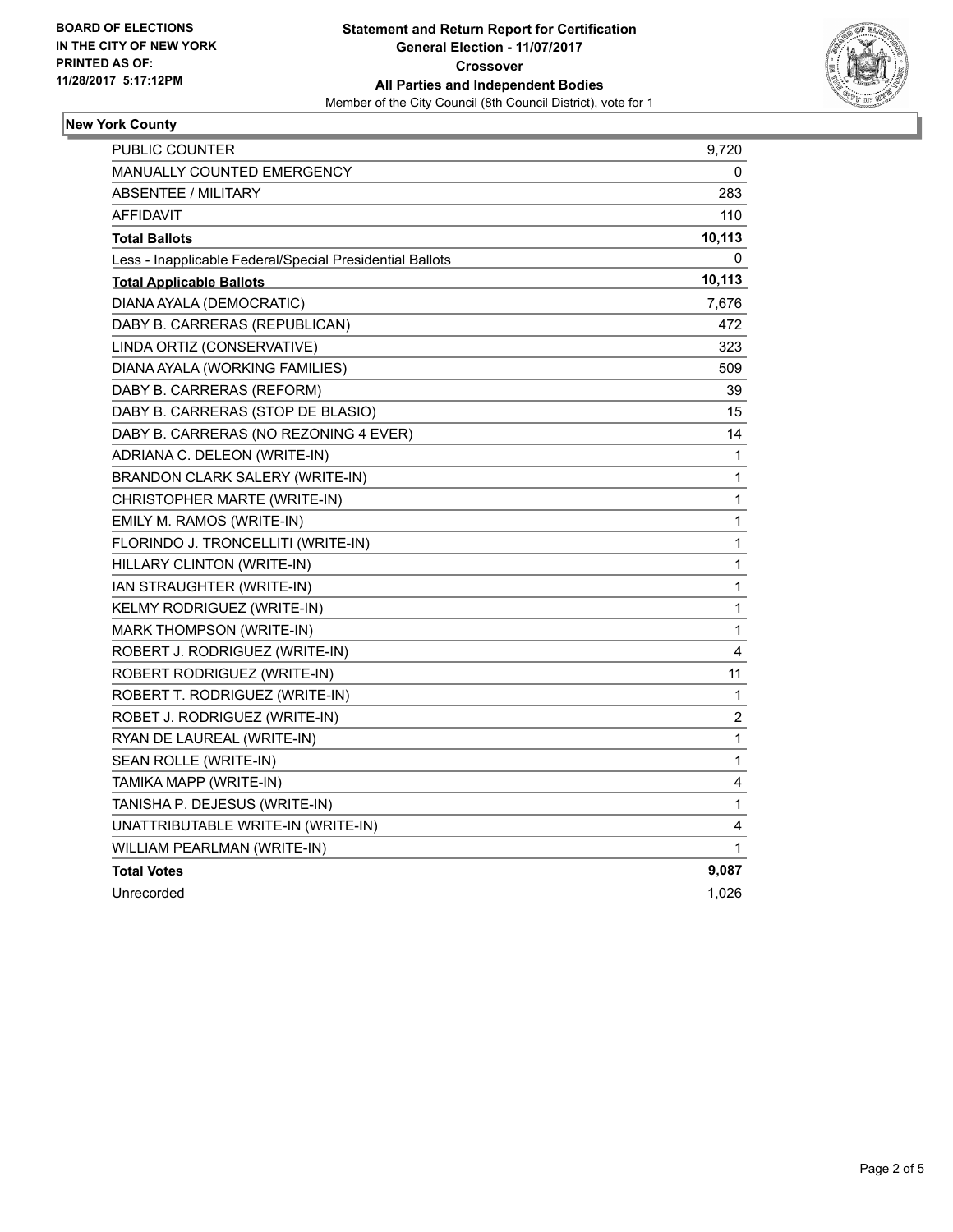

#### **Bronx County**

| <b>PUBLIC COUNTER</b>                                    | 7,106          |
|----------------------------------------------------------|----------------|
| <b>MANUALLY COUNTED EMERGENCY</b>                        | 0              |
| ABSENTEE / MILITARY                                      | 155            |
| <b>AFFIDAVIT</b>                                         | 118            |
| <b>Total Ballots</b>                                     | 7,379          |
| Less - Inapplicable Federal/Special Presidential Ballots | 0              |
| <b>Total Applicable Ballots</b>                          | 7,379          |
| DIANA AYALA (DEMOCRATIC)                                 | 5,865          |
| DABY B. CARRERAS (REPUBLICAN)                            | 266            |
| LINDA ORTIZ (CONSERVATIVE)                               | 208            |
| DIANA AYALA (WORKING FAMILIES)                           | 291            |
| DABY B. CARRERAS (REFORM)                                | 22             |
| DABY B. CARRERAS (STOP DE BLASIO)                        | 16             |
| DABY B. CARRERAS (NO REZONING 4 EVER)                    | $\overline{2}$ |
| ALIYAH I WILLIAMS (WRITE-IN)                             | 1              |
| ANDREW J CONEN (WRITE-IN)                                | 1              |
| BERNANRD WILKERSON (WRITE-IN)                            | 1              |
| CASSIUS ADEOYE JR. (WRITE-IN)                            | 1              |
| DENNIS OSWALDO (WRITE-IN)                                | 1              |
| HANK NEWSOME (WRITE-IN)                                  | 1              |
| HENRY A. GOMEZ (WRITE-IN)                                | 1              |
| JESSY HAMILTON (WRITE-IN)                                | 1              |
| MIRIAM GREEN (WRITE-IN)                                  | 1              |
| <b>OSWALD DENIS (WRITE-IN)</b>                           | 1              |
| ROBERT J. RODRIGUEZ (WRITE-IN)                           | 2              |
| TRAVIS ST MARTHE (WRITE-IN)                              | 1              |
| UNATTRIBUTABLE WRITE-IN (WRITE-IN)                       | $\overline{7}$ |
| <b>Total Votes</b>                                       | 6,690          |
| Unrecorded                                               | 689            |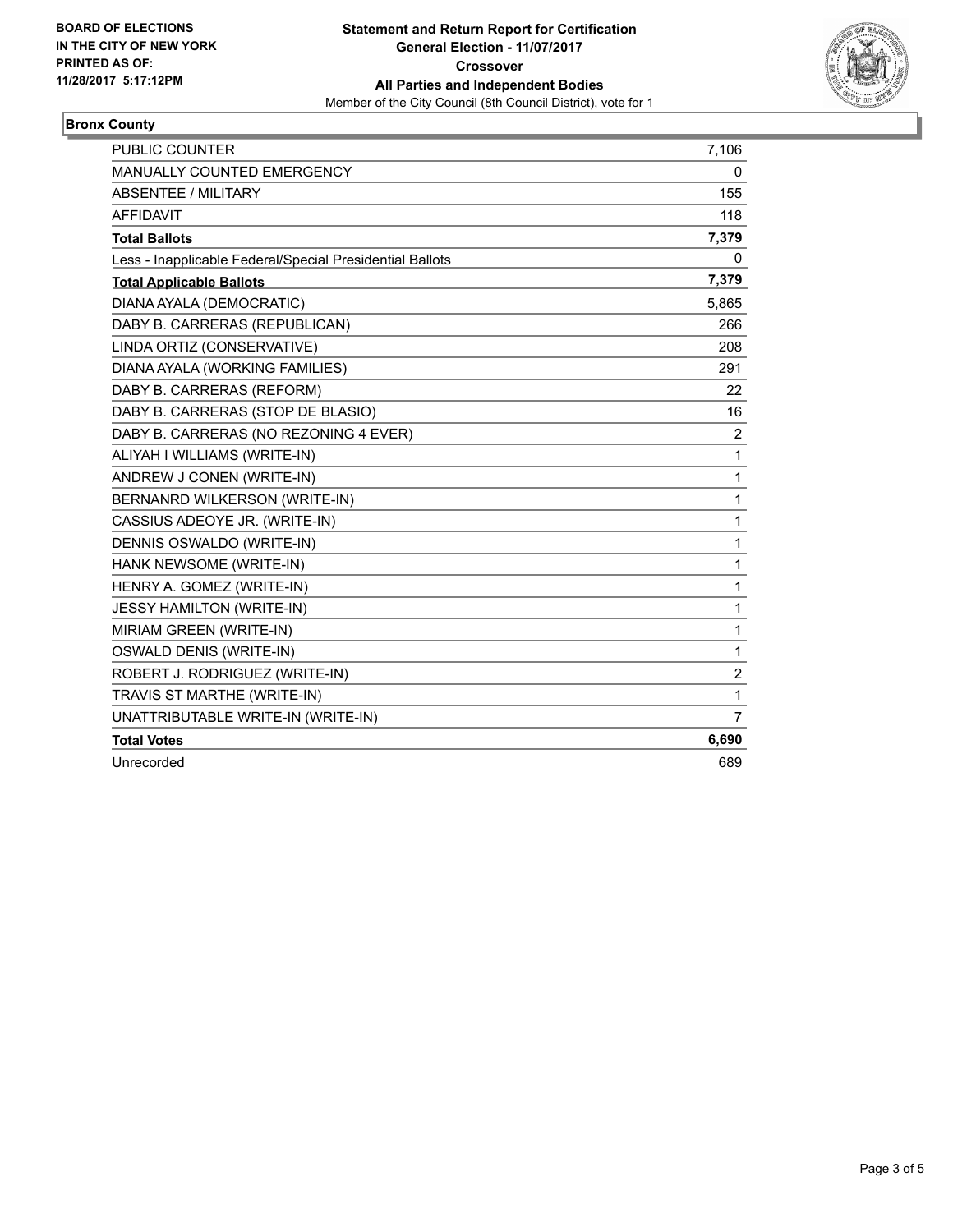

#### **Total for Member of the City Council (8th Council District)**

| PUBLIC COUNTER                                           | 16,826       |
|----------------------------------------------------------|--------------|
| <b>MANUALLY COUNTED EMERGENCY</b>                        | 0            |
| <b>ABSENTEE / MILITARY</b>                               | 438          |
| AFFIDAVIT                                                | 228          |
| Total Ballots                                            | 17,492       |
| Less - Inapplicable Federal/Special Presidential Ballots | 0            |
| <b>Total Applicable Ballots</b>                          | 17,492       |
| DIANA AYALA (DEMOCRATIC)                                 | 13,541       |
| DABY B. CARRERAS (REPUBLICAN)                            | 738          |
| LINDA ORTIZ (CONSERVATIVE)                               | 531          |
| DIANA AYALA (WORKING FAMILIES)                           | 800          |
| DABY B. CARRERAS (REFORM)                                | 61           |
| DABY B. CARRERAS (STOP DE BLASIO)                        | 31           |
| DABY B. CARRERAS (NO REZONING 4 EVER)                    | 16           |
| ADRIANA C. DELEON (WRITE-IN)                             | 1            |
| ALIYAH I WILLIAMS (WRITE-IN)                             | 1            |
| ANDREW J CONEN (WRITE-IN)                                | 1            |
| BERNANRD WILKERSON (WRITE-IN)                            | 1            |
| BRANDON CLARK SALERY (WRITE-IN)                          | 1            |
| CASSIUS ADEOYE JR. (WRITE-IN)                            | 1            |
| CHRISTOPHER MARTE (WRITE-IN)                             | 1            |
| DENNIS OSWALDO (WRITE-IN)                                | 1            |
| EMILY M. RAMOS (WRITE-IN)                                | 1            |
| FLORINDO J. TRONCELLITI (WRITE-IN)                       | 1            |
| HANK NEWSOME (WRITE-IN)                                  | 1            |
| HENRY A. GOMEZ (WRITE-IN)                                | 1            |
| HILLARY CLINTON (WRITE-IN)                               | 1            |
| IAN STRAUGHTER (WRITE-IN)                                | 1            |
| <b>JESSY HAMILTON (WRITE-IN)</b>                         | 1            |
| KELMY RODRIGUEZ (WRITE-IN)                               | 1            |
| MARK THOMPSON (WRITE-IN)                                 | 1            |
| MIRIAM GREEN (WRITE-IN)                                  | $\mathbf{1}$ |
| <b>OSWALD DENIS (WRITE-IN)</b>                           | 1            |
| ROBERT J. RODRIGUEZ (WRITE-IN)                           | 6            |
| ROBERT RODRIGUEZ (WRITE-IN)                              | 11           |
| ROBERT T. RODRIGUEZ (WRITE-IN)                           | 1            |
| ROBET J. RODRIGUEZ (WRITE-IN)                            | 2            |
| RYAN DE LAUREAL (WRITE-IN)                               | 1            |
| SEAN ROLLE (WRITE-IN)                                    | 1            |
| TAMIKA MAPP (WRITE-IN)                                   | 4            |
| TANISHA P. DEJESUS (WRITE-IN)                            | 1            |
| TRAVIS ST MARTHE (WRITE-IN)                              | $\mathbf{1}$ |
| UNATTRIBUTABLE WRITE-IN (WRITE-IN)                       | 11           |
| WILLIAM PEARLMAN (WRITE-IN)                              | 1            |
| <b>Total Votes</b>                                       | 15,777       |
| Unrecorded                                               | 1,715        |
|                                                          |              |